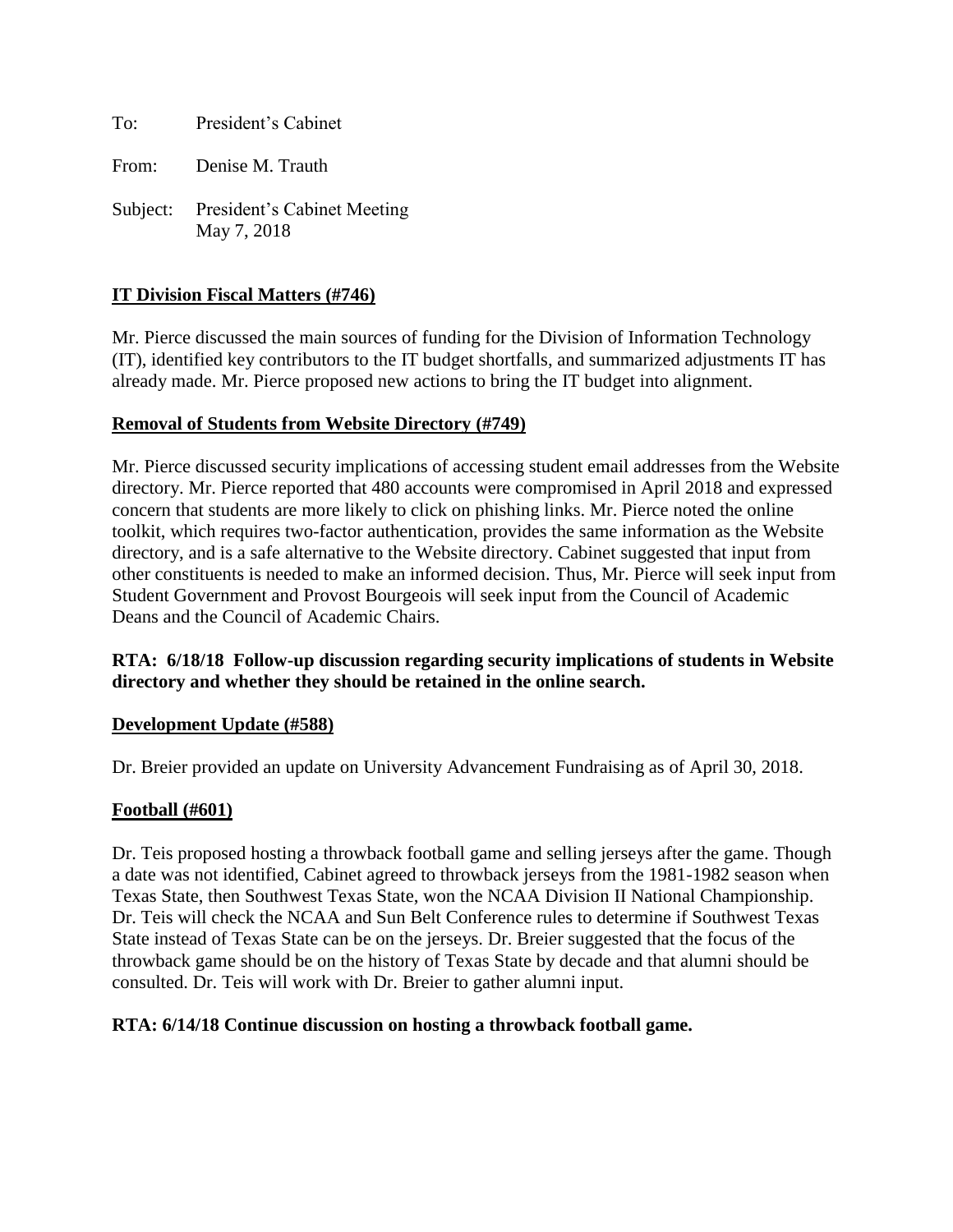## **Commencement (#143)**

Provost Bourgeois provided an update on plans for the spring 2018 commencement ceremonies.

# **Inclusion and Diversity (#747)**

President Trauth led a discussion on strengthening Texas State's culture of inclusion and diversity. Provost Bourgeois suggested that the Philosophy Dialogue Series is one way to engage the community in discussions about potential threats to our sense of inclusion and diversity, such as the upcoming political elections. Provost Bourgeois will follow-up with Dr. Craig Hanks, chair, Department of Philosophy. President Trauth suggested that following Freshman Convocation, Cabinet members, Deans, and Chairs/Directors attend as many receptions as possible, including the Black Freshman and Transfer Student Welcome Reception, Hispanic Welcome Reception, and Veterans Welcome Reception. Dr. Smith will make sure that invitations to these events are sent out accordingly.

### **Significant Issues (#01)**

During a Cabinet meeting on April 30, 2018, Cabinet agreed to name the road behind Jowers Center Champions Way. Mr. Algoe reported back to Cabinet that the name was already being used in San Marcos. Mr. Algoe will send an email to Cabinet seeking input on other names.

Mr. Algoe discussed the budgetary challenges for fiscal year 2019. President Trauth announced that Cabinet will discuss this item this summer.

Dr. Smith provided an update on the number of confirmed and suspected cases of mumps and discussed the information that the Student Health Center will share via email to the campus community and on their webpage.

Dr. Smith provided an update on the recent warrants issued to four students charged with interfering with the public duties of a peace officer and obstruction of a highway or other passageway.

Mr. Algoe announced that the Office of Contract Administration at The Texas State University System Office (TSUS) was abolished and that he is awaiting instructions from TSUS on how contracts will be processed.

### **Athletics, Softball/Baseball (#541)**

Dr. Teis announced that a celebratory luncheon to honor the 2018 Sun Belt Conference Regular Season Champions Softball Team will be held on May 14, 2018.

Dr. Breier discussed the upcoming Sun Belt Conference softball tournament and shared that she is expecting an alumni presence.